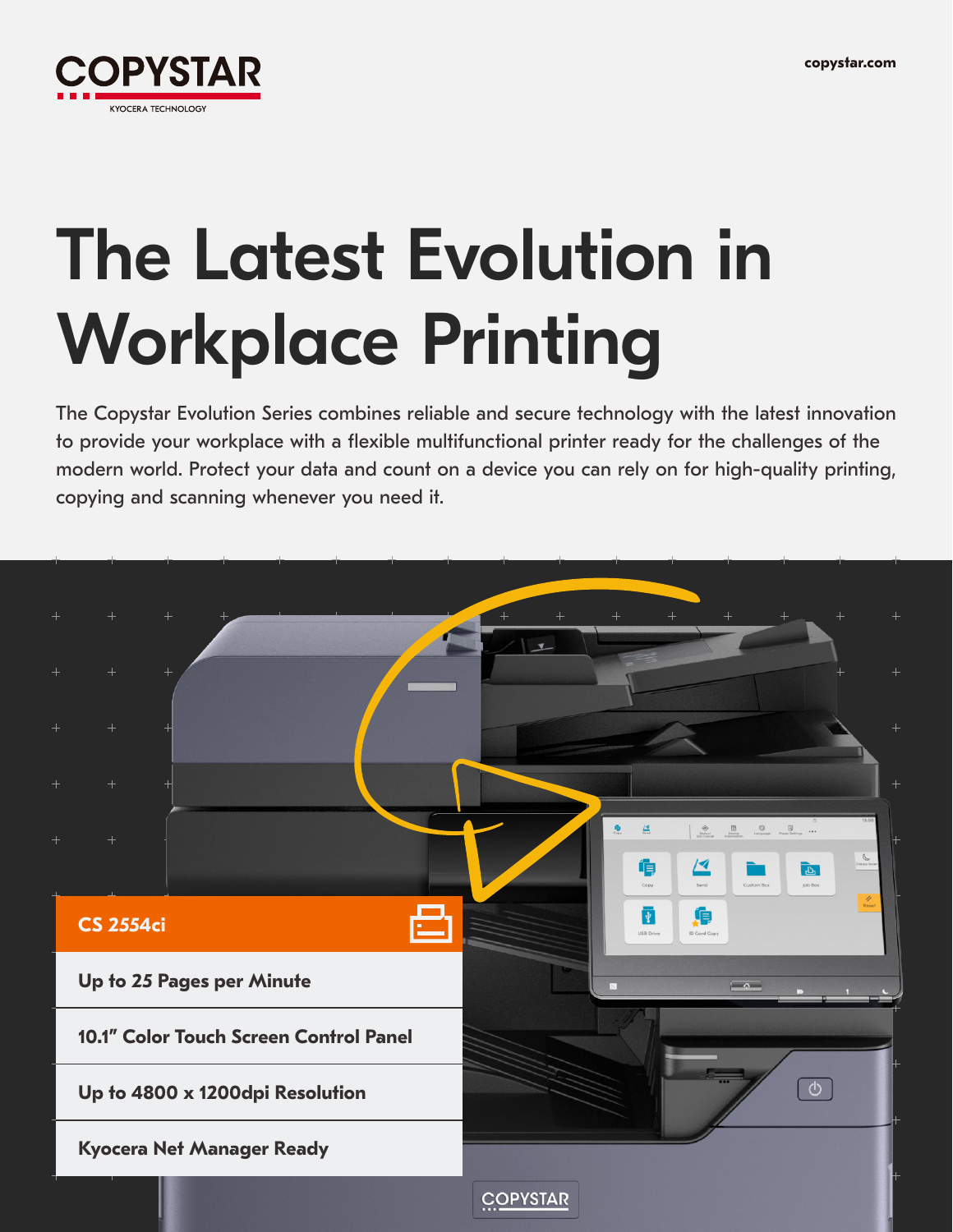# **CS 2554ci**

## **BASIC SPECIFICATIONS**

**Configuration:** Color Multifunctional System - Print/Scan/ Copy/Optional Fax

**Speed:** Letter: 25 ppm, Legal: 15 ppm, Ledger: 12 ppm, 12" x 18": 12 ppm (print only)

**Warm Up Time**: 18 seconds or less (power on)

**First Page Out:** Copy: 6.4 seconds or less Black, 8.5 seconds or less Color Print: 7.0 seconds or less Black, 9.2 seconds or less Color

**Display:** 10.1" Color Touch Screen Control Panel

**Memory/Hard Disk Drive:** 4GB RAM/32GB SSD/320GB HDD Standard, 1TB HDD (option)

**Duplex:** Standard Stackless Duplex supports Statement (5.5" x 8.5") to Ledger (12" x 18"), 16 lb. Bond - 142 lb. Index (60 – 256gsm)

**Standard Output Tray:** Statement – 12" x 18"/500 Sheets; up to 12" x 48" Banner (single sheet)

**Electrical Requirements:** 120V, 60Hz, 12A; 220-240V, 50/60Hz, 7.2A

**Typical Electricity Consumption (TEC):** 120V: .29 kWh/week; 220V: .31 kWh/week

**Dimensions:** 23.7" W x 26.1" D x 31.1" H

**Weight:** 198.4 lbs

**Maximum Monthly Duty Cycle:** 100,000 Pages per Month

### **PAPER SUPPLY**

**Standard Paper Sources:** Dual 500 Sheet Trays, 150 Sheet MPT, Auto Selection/Switching

**Optional Paper Sources:** Dual 500 Sheet Trays (PF-7140) Dual 1,500 Sheet Trays (PF-7150) 3,000 Sheet Capacity Tray (PF-7120)

**Paper Capacity:** Standard 1,150 Sheets; Maximum 7,150 Sheets

# **Paper Size:**

Tray  $1 - 5.5" \times 8.5" - 8.5" \times 14"$  (statement to legal); Tray 2 – 5.5" x 8.5" – 12" x 18", Custom Size; PF-7140: 5.5" x 8.5" – 12" x 18" PF-7150/PF-7120: 8.5" x 11" MPT: 5.5" x 8.5" – 12" x 18" (multiple sheets); Up to 12" x 48" Banner (single sheet)

### **Paper Weight:**

Trays/MPT: 14 lb. Bond – 166 lb. Index (52 – 300gsm)

# **Input Materials:**

Standard/Optional Trays: Plain, Bond, Recycled, Preprinted, Vellum, Color, Pre-Punched, Thick, Thin, High Quality, Letterhead, Envelope, Custom; MPT: Plain, Bond, Recycled, Preprinted, Vellum, Color, Pre-Punched, Thick, Thin, High Quality, Transparency (OHP), Coated, Index Tab, Label, Letterhead, Envelope, Custom

# **SECURITY SPECIFICATIONS**

Local Authentication, Network Authentication, Encryption Communication (IPsec, HTTPS, LDAPS, SMTP/POP/FTPS over TLS 1.3, SNMPv3), TPM chipset (Trusted Platform Module), S/MIME, SCEP (auto certificate issuance/renewal), OCSP/CRL (certificate validation), Secure Boot (firmware authenticity verification), Run Time Integrity Check, Data Security Kit 10 enhances IPsec communication (support for FIPS140-2), HDD and Memory Overwrite (7x) Mode and HDD Data Encryption (256 bit), Common Criteria (ISO/IEC-15408/EAL2), IEEE 2600.2

# **PRINT SPECIFICATION**

**Standard Controller:** ARM Cortex-A53/1.6GHz

**PDLs/Emulations:** PRESCRIBE, PCL6 (PCL-XL/PCL-5c), KPDL3 (PS3), XPS, OPEN XPS, PDF; Optional (UG 34): IBM ProPrinter, Line Printer, LQ-850 **Print Resolution:** Up to 4800 x 1200 dpi **Fonts:** KPDL3, PCL6, Bitmap

**OS Compatibility:** Windows: 8.1/10/Server 2012/Server 2012 R2/Server 2016/Server 2019; Mac OS X v10.0 or later; Chrome OS

**Mobile Printing:** Apple AirPrint®, Mopria®, KYOCERA Mobile Print, KYOCERA MyPanel

**Interfaces:** Standard: 1000 Base-T/100-Base-Tx/10BASE-T (IPv6, IPv4, IPsec), 802.3az ready, High-Speed USB 3.0, 4 USB 2.0 Host Interfaces, 2 Expansion Slots, IEEE 802.11b/g/n Wireless LAN (communication distance 98.5 feet); Optional: IEEE 802.11a/b/g/n/ac (**IB-37** for 2.4/5GHz), 10/100/1000BaseTX (**IB-50** for Dual NIC); IEEE 802.11b/g/n (**IB-51** for Wireless LAN Interface (communication distance 328.1 feet)

**Network Print and Supported Protocols:** HTTPS, FTPS, SNMP v1/v2c/v3, Raw Port (Port 9100) TCP/IP, IPv4, IPv6, DHCP LPR, DNS, WSD Scan/Print.

**Drivers:** KX Driver, PCL Mini Driver, KPDL Mini Driver, KX Driver for XPS, Network Fax Driver, TWAIN Driver, WIA Driver, Status Monitor, Common Profile, Output to PDF, Security Watermark, Color Optimizer, MAC Driver, Chrome Print Driver, Linux Driver, KX Driver with Distributed Printing, Windows Inbox Driver, SANE Driver.

**Utilities:** KYOCERA Net Viewer, KYOCERA Device Manager, Quick Setup, KX PRESCRIBE Macro Generador, ID Register, Software Management Service, Upgrade Studio, Web Package Builder/Maker, Removal Tool, Wi-Fi Setup Tool, PDF Direct Print, Command Center RX; Kyocera Net Manager (option)

# **SCAN SPECIFICATION**

**Scan Type:** Color and Black & White Scanner

**Scan Resolution:** 600 dpi, 400 dpi, 300 dpi, 200 dpi, 200 x 100 dpi, 200 x 400 dpi

**File Formats:** TIFF, JPEG, XPS, OpenXPS, PDF/A-2.0 (MMR/JPG Compression/High Compression PDF); Option: Scan Extension Kit Text Searchable PDF; MS Office File

**Connectivity/Supported Protocols:** 10 BASE-T/100 BASE-TX/1000 BASE-T (IPv6, IPv4, IPSec) TCP/IP, Hi-Speed USB 3.0

**Scanning Functions:** Scan-to-Folder (SMBv3), Scan-to-Email, Scan-to-FTPS, Scan-to-FTPS over TLS 1.3, Scan-to-USB, WSD Scan, DSM/SANE Scan, TWAIN Scan, Specified Color Removal, Border Erase, Preview

**Original Size:** Document Processor: 5.5" x 8.5" – 11" x 17"; Glass: Up to 11" x 17"

**Drivers:** TWAIN/WIA/DSM-SANE Driver/WSD Scan

# **OPTIONAL DOCUMENT PROCESSORS**

**Acceptable Originals:** 5.5" x 8.5" – 11" x 17"

**DP-7140:** Reversing Automatic Document Processor/50 Sheets Speed: Simplex: 50 ipm (BW/Color); Duplex: 16 ipm (BW/Color) Weight: Simplex: 13 lb. Bond – 90 lb. Index (45 – 160gsm); Duplex: 16 lb. – 32 lb. Bond (50 – 120gsm)

**DP-7150:** Reversing Automatic Document Processor/140 Sheets Speed: Simplex: 80 ipm (BW/Color); Duplex: 48 ipm (BW/ Color) Weight: Simplex: 13 lb. Bond – 90 lb. Index (35 – 160gsm); Duplex: 16 lb. – 32 lb. Bond (50 – 120gsm)

# **DP-7160 (with multi-feed detection):**

Dual Scan Document Processor/320 Sheets Speed: Simplex: 100 ipm BW/Color); Duplex: 200 ipm (BW/ Color) Weights: Simplex: 13 lb. Bond – 120 lb. Index (35 –  $220$ gsm); Duplex: 16 lb. – 120 lb. Index (50 – 220gsm)

# **DP-7170 (with multi-feed and staple detection):**

Dual Scan Document Processor/320 Sheets Speed: Simplex: 100 ipm (BW/Color); Duplex: 200 ipm (BW/Color) Weights: Simplex: 13 lb. Bond – 120 lb. Index (35 – 220gsm); Duplex: 16 lb. – 120 lb. Index (50 – 220gsm) **COPY SPECIFICATIONS Copy Resolution:** 600 x 600 dpi

**Image Mode:** Text, Photo, Text/Photo, Graphic/Map

**Continuous Copy:** 1 – 9,999

**Additional Features:** Auto Magnification, Auto Paper Select, Combine Copy, Mirror Image, Rotate Copy, Border Erase, Split Copy, Margin Shift, Page Number, Form Overlay, Blank Page Skip, Specified Color Removal, Proof Copy, Preview, ID Card Copy, Handwriting Emphasis, Super Resolution

**Job Management:** 1,000 User Codes, Job Build, Super Resolution, Shortcut Keys, Repeat Copy

**Magnification/Zoom:** Full Size, 4 Reduction, 4 Enlargement Preset Ratios, 25 – 400% in 1% Step Increments

**Document Box:** Custom Box, Job Box, USB Drive Box, Fax Box (with optional Fax System)

### **OPTIONAL FAX SPECIFICATIONS** Fax Type: Fax System 12 (option)

**Type/Data Compression:** G3 Fax/MMR, MR, MH, JBIG

**Transmission Speed/Modem Speed:** Less than 3 seconds/ 33.6 Kbps

**Fax Memory:** Standard 170 MB

**Driver:** Network Fax Driver

**Fax Functions:** Network Fax, Duplex Transmission and Reception, Encrypted Transmission and Reception,Polling Transmission and Reception, Broadcast, Fax Server Integration, Fax Dedicated Paper Feed Tray, Fax Forwarding to email or file

### **SOLUTIONS AND SERVICES Remote Management**

Kyocera Fleet Services ready! A highly secure cloud-based monitoring solution that offers real-time visibility into your fleet. Optimize device uptime and be notified when to replenish supplies. Streamline billing with seamless 3rd party application integration, allowing you to focus solely on your business.

### **Printing Software**

Cost Control & Security, Cloud & Mobile, Printer Management

Scan & Connect, Intelligent Process Automation, Enterprise

# Content Management

**Content Services**

**IT Solutions**

Technology Solutions, Including solutions for Cloud and Data Centers; Network Infrastructure, Cybersecurity Solutions, Collaboration Solutions

### **Consulting Services**

Including IT Health Check, CIO as a Service, Healthcare Compliance, Backup and Recovery Planning

### **Professional Services**

Including Design and Architecture, Project Implementation, Project Management

### **Managed Services**

Including Help Desk Services, Retainer Services and On-site Support